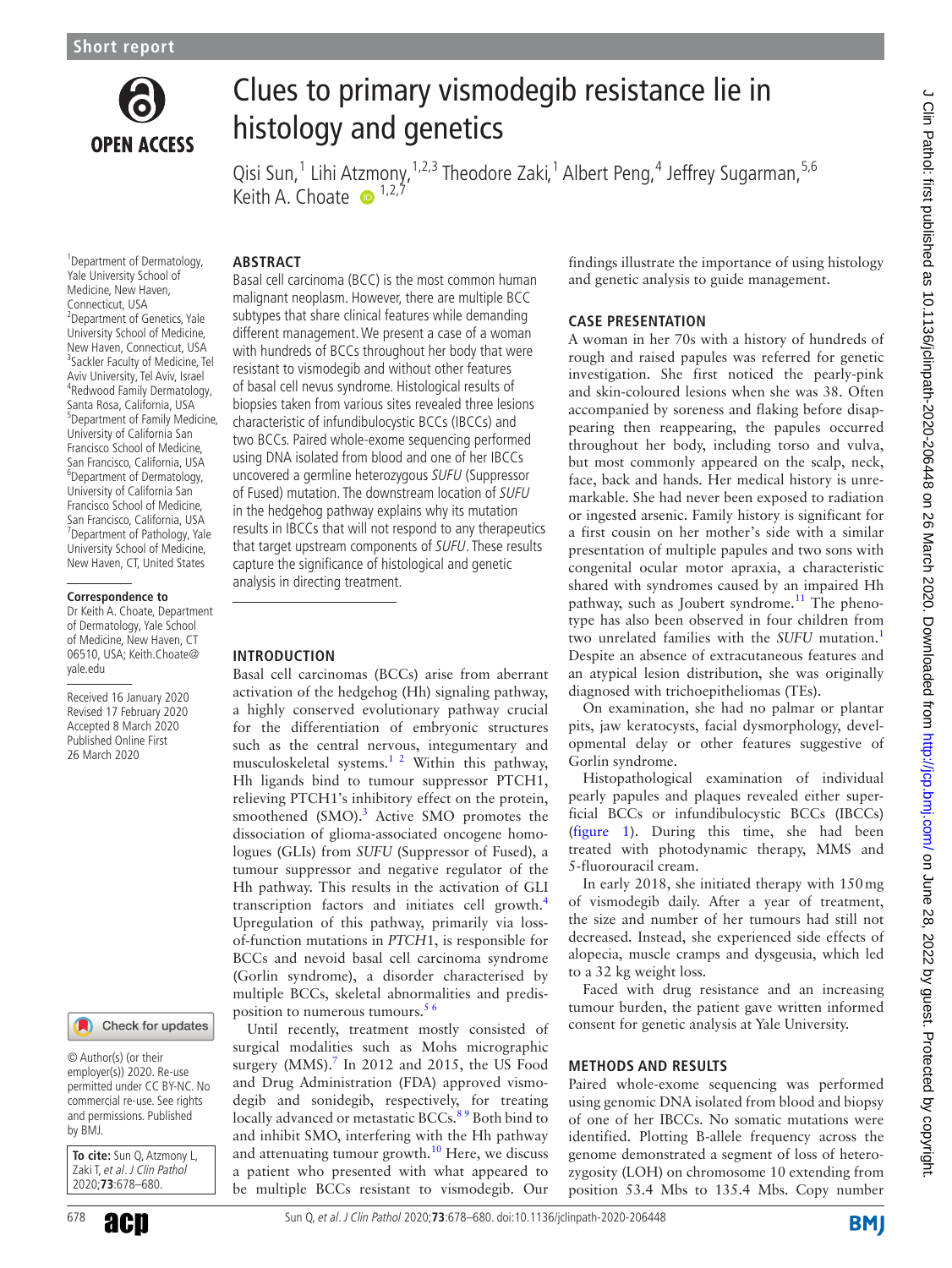

<span id="page-1-0"></span>**Figure 1** Histological features of infundibulocystic basalcell carcinomas (IBCCs). IBCCs with characteristic horn cysts within basaloid neoplasms composed of buds and cords with connections to the overlying epidermis (H&E, magnification  $\times$ 10).

analysis of whole-exome sequencing data suggested a copyneutral LOH. Analysis of germline variants within the LOH region revealed a heterozygous c.1093C>T, p.Q365X mutation in the *SUFU* (OMIM 607035) gene ([table](#page-1-1) 1). Sanger sequencing confirmed the heterozygosity of *SUFU* mutation in blood as well as its enrichment in the tumour [\(figure](#page-1-2) 2).

We took biopsies of different tumours from the patient's neck, scalp, forehead, arm and chest. Three lesions were characteristic of IBCCs; the other two were consistent with BCCs ([figure](#page-1-0) 1).

#### **Discussion and conclusion**

This case illustrates the importance of investigating the histological subtype of a patient's BCCs and performing genetic analysis before initiating vismodegib therapy. Through histological evaluation and discovery of a germline *SUFU* mutation, we conclude that the patient has multiple hereditary infundibulocystic basal cell carcinoma syndrome (MHIBCC), a rare yet distinct clinicopathological variant of BCC lacking the typical features of Gorlin syndrome.[12](#page-2-8) To our knowledge, there is only one other reported case of MHIBCC with vismodegib resistance.<sup>[13](#page-2-9)</sup> In addition to histological similarities, the prior case also shares many clinical features with ours, including onset in adulthood and numerous papules on face and vulva.<sup>[12](#page-2-8)</sup> Clinical features alone are not sufficient to guide treatment because there is often clinical overlap among the different BCC subtypes. For instance, our patient was originally diagnosed with TEs, which are clinically challenging to distinguish from IBCCs. According to established criteria for differentiating between the two, TEs have abundant fibrous stroma but the stroma in our patient's biopsy had few fibrocytes present.[14](#page-2-10) Distinguishing among the different subtypes of BCCs is crucial in guiding treatment decisions as each subtype has a different prognosis.<sup>1</sup>

Genetic analysis is also fundamental to determining proper management. Our investigation uncovered a germline *SUFU* mutation, a crucial piece of information that would have eliminated vismodegib as one of her treatment options. Vismodegib is ineffective in *SUFU*-associated IBCCs because *SUFU* is



<span id="page-1-2"></span>**Figure 2** Germline heterozygous *SUFU* (Suppressor of Fused) mutation underlies non-syndromic multiple infundibulocystic basal cell carcinomas. Plot of B-allele frequency differences between affected tissue and saliva demonstrates somatic loss of heterozygosity on chromosome 10q that extends from 53.45 Mbs to 135.37 Mbs and contains the *SUFU* gene. (A) Dashed vertical lines separate individual chromosomes. (B) Sanger sequencing traces show heterozygous germline c.1093 C>T, p.Q365X mutation in *SUFU*. (C) This mutation is enriched in the affected tissue.

downstream of the drug's target, SMO, in the Hh pathway. A loss-of-function *SUFU* mutation disrupts the normal inhibitory effect of SUFU protein on GLI transcription factors, resulting in overactivation of target genes.[16](#page-2-12) Genetic testing before starting treatment would have saved the patient from the unnecessary side effects of 32 kg weight loss, loss of taste, cramps and alopecia.

The main treatment option for our patient now is MMS every few months. Since this presents a formidable cosmetic, physical and financial burden, it is worth considering other treatment modalities. GLI inhibitors like GLI antagonists and arsenic trioxide (ATO) have been developed as alternative options.<sup>[17](#page-2-13)</sup> In addition, although commonly used for its antifungal properties, itraconazole is a possible therapeutic option for BCCs given that a small trial revealed anti-BCC activity in humans.<sup>[18](#page-2-14)</sup> This finding may be explained by the fact that itraconazole is a potent Hh pathway inhibitor regardless of *PTCH1* or *SUFU* mutation status.<sup>[2 19](#page-2-15)</sup> ATO combined with itraconazole may also be a therapeutic consideration since three out of five patients who tried the combination therapy in a small study experienced stable disease despite multiple adverse events.<sup>[20](#page-2-16)</sup> Indeed, further research and trials are needed on these alternative therapies.

We present our case to heighten awareness that although the subtypes of BCCs are difficult to distinguish clinically, not all should be treated equally. If a patient displays primary resistance to drug therapy, the clues to the mechanism can be revealed

<span id="page-1-1"></span>

| Table 1       | Exome sequencing statistics |                      |          |                                      |          |                               |
|---------------|-----------------------------|----------------------|----------|--------------------------------------|----------|-------------------------------|
|               |                             | No of reads in blood |          | No of reads in infundibulocystic BCC |          |                               |
| Sample        | <b>Germline mutation</b>    | Ref.                 | Non-ref. | Ref.                                 | Non-ref. | <b>Somatic mutation</b>       |
| <b>MOS100</b> | SUFU c.1093C>T, p.Q365X     | 38                   | 47       | 14                                   | 110      | CN-LOH Chr10:53.4 Mb-135.4Mb* |
|               |                             |                      |          |                                      |          |                               |

\**SUFU* spans Chr 10:102 503 987–102 633 535.

BCC, basal cell carcinoma; CN-LOH, copy-neutral loss of heterozygosity; non-ref, non-reference reads; ref, reference reads; *SUFU*, Suppressor of Fused.

Sun Q, et al. J Clin Pathol 2020;**73**:678–680. doi:10.1136/jclinpath-2020-206448 679